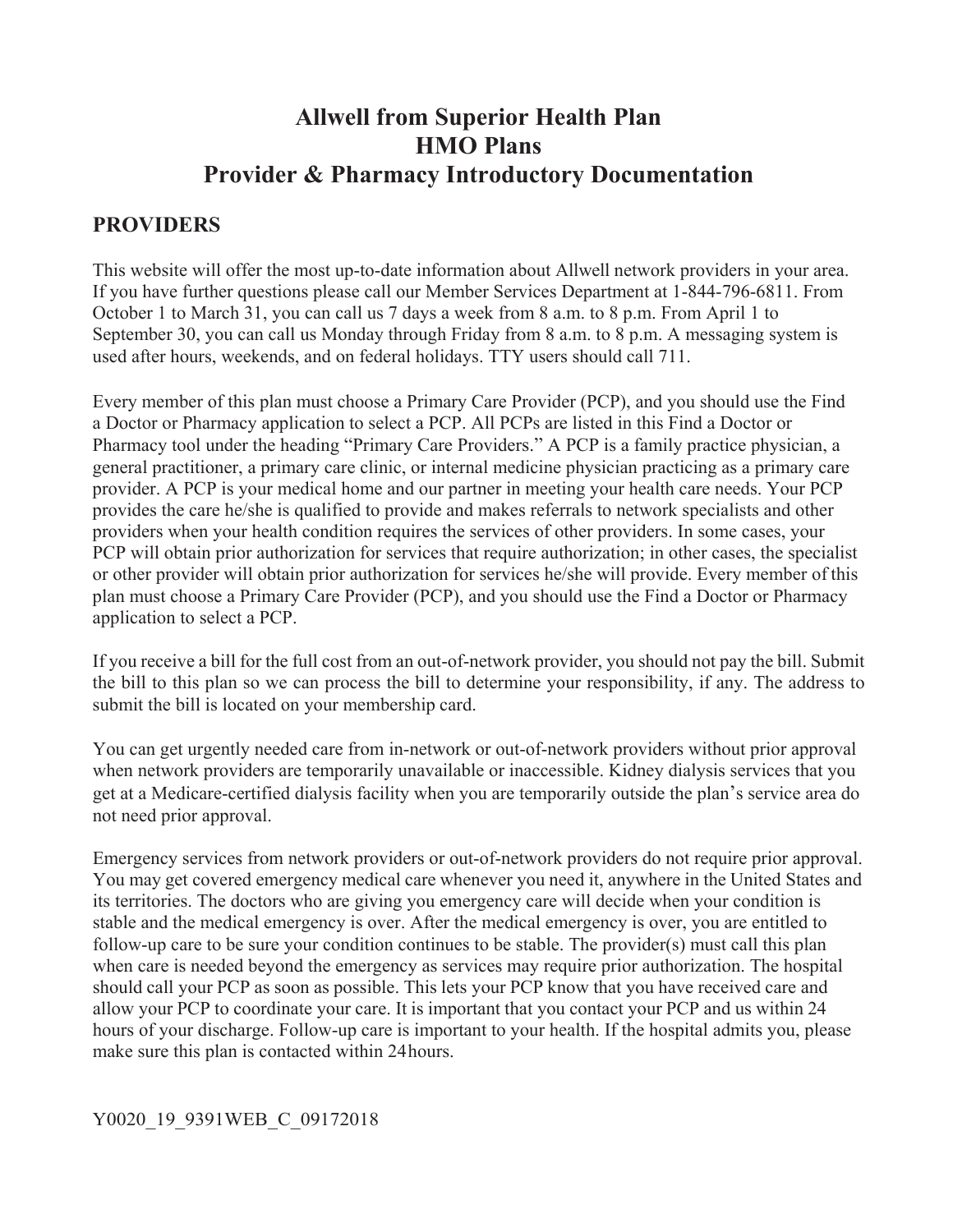## **What is the service area for Allwell from Superior Health Plan?**

The counties in our service area are listed below.

 **Allwell Medicare:** Aransas, Atascosa, Bandera, Bee, Bexar, Brooks, Cameron, Collin, Comal, Dallas, Denton, El Paso, Goliad, Guadalupe, Hidalgo, Jim Hogg, Jim Wells, Karnes, Kendall, Kenedy, Kleberg, Lubbock, Medina, Nueces, Refugio, Rockwall, Starr, Tarrant, Willacy, Wilson and Zapata

**Allwell Medicare Boost:** Aransas, Bee, Brooks, Cameron, Goliad, Hidalgo, Jim Hogg, Jim Wells, Kenedy, Kleberg, Nueces, Refugio, Starr, Willacy and Zapata

**Allwell Medicare Complement:** Aransas, Armstrong, Atascosa, Bailey, Bandera, Bastrop, Bee, Bexar, Blanco, Borden, Bosque, Briscoe, Brooks, Burnet, Caldwell, Calhoun, Cameron, Castro, Cochran, Coke, Collin, Colorado, Comal, Crosby, Dallas, Denton, DeWitt, Dickens, Dimmit, Donley, Duval, El Paso, Erath, Fayette, Fisher, Floyd, Garza, Gillespie, Glasscock, Goliad, Gonzales, Grimes, Guadalupe, Hale, Hamilton, Hays, Hidalgo, Hill, Hockley, Hunt, Irion, Jack, Jim Hogg, Jim Wells, Karnes, Kendall, Kenedy, Kent, Kimble, Kleberg, La Salle, Lamb, Lee, Leon, Limestone, Lubbock, Lynn, Martin, Mason, Maverick, McCulloch, McMullen, Medina, Milam, Mills, Mitchell, Navarro, Nolan, Nueces, Palo Pinto, Real, Refugio, Rockwall, San Saba, Shackelford, Somervell, Starr, Sterling, Swisher, Tarrant, Terry, Throckmorton, Uvalde, Willacy, Williamson, Wilson, Zapata and Zavala

**Allwell Medicare Simple\*:** Aransas, Armstrong, Atascosa, Bailey, Bandera, Bastrop, Bee, Bexar, Blanco, Borden, Bosque, Briscoe, Brooks, Burnet, Caldwell, Calhoun, Cameron, Castro, Cochran, Coke, Collin, Colorado, Comal, Crosby, Dallas, Denton, DeWitt, Dickens, Dimmit, Donley, Duval, El Paso, Erath, Fayette, Fisher, Floyd, Garza, Gillespie, Glasscock, Goliad, Gonzales, Grimes, Guadalupe, Hale, Hamilton, Hays, Hidalgo, Hill, Hockley, Hunt, Irion, Jack, Jim Hogg, Jim Wells, Karnes, Kendall, Kenedy, Kent, Kimble, Kleberg, La Salle, Lamb, Lee, Leon, Limestone, Lubbock, Lynn, Martin, Mason, Maverick, McCulloch, McMullen, Medina, Milam, Mills, Mitchell, Navarro, Nolan, Nueces, Palo Pinto, Real, Refugio, Rockwall, San Saba, Shackelford, Somervell, Starr, Sterling, Swisher, Tarrant, Terry, Throckmorton, Uvalde, Willacy, Williamson, Wilson, Zapata and Zavala

### **How do you find Allwell from Superior Health Plan providers in your area?**

The Find a Doctor or Pharmacy application is organized by provider type, county, and city. Look for the type of provider first (for example, PCP, cardiologist, etc.), then look for your county and city to find a provider close to your home.

If you have questions about Allwell or require assistance in selecting a PCP, please call our Member Services Department at 1-844-796-6811. From October 1 to March 31, you can call us 7 days a week from 8 a.m. to 8 p.m. From April 1 to September 30, you can call us Monday through Friday from 8 a.m. to 8 p.m. A messaging system is used after hours, weekends, and on federal holidays. TTY users should call 711.